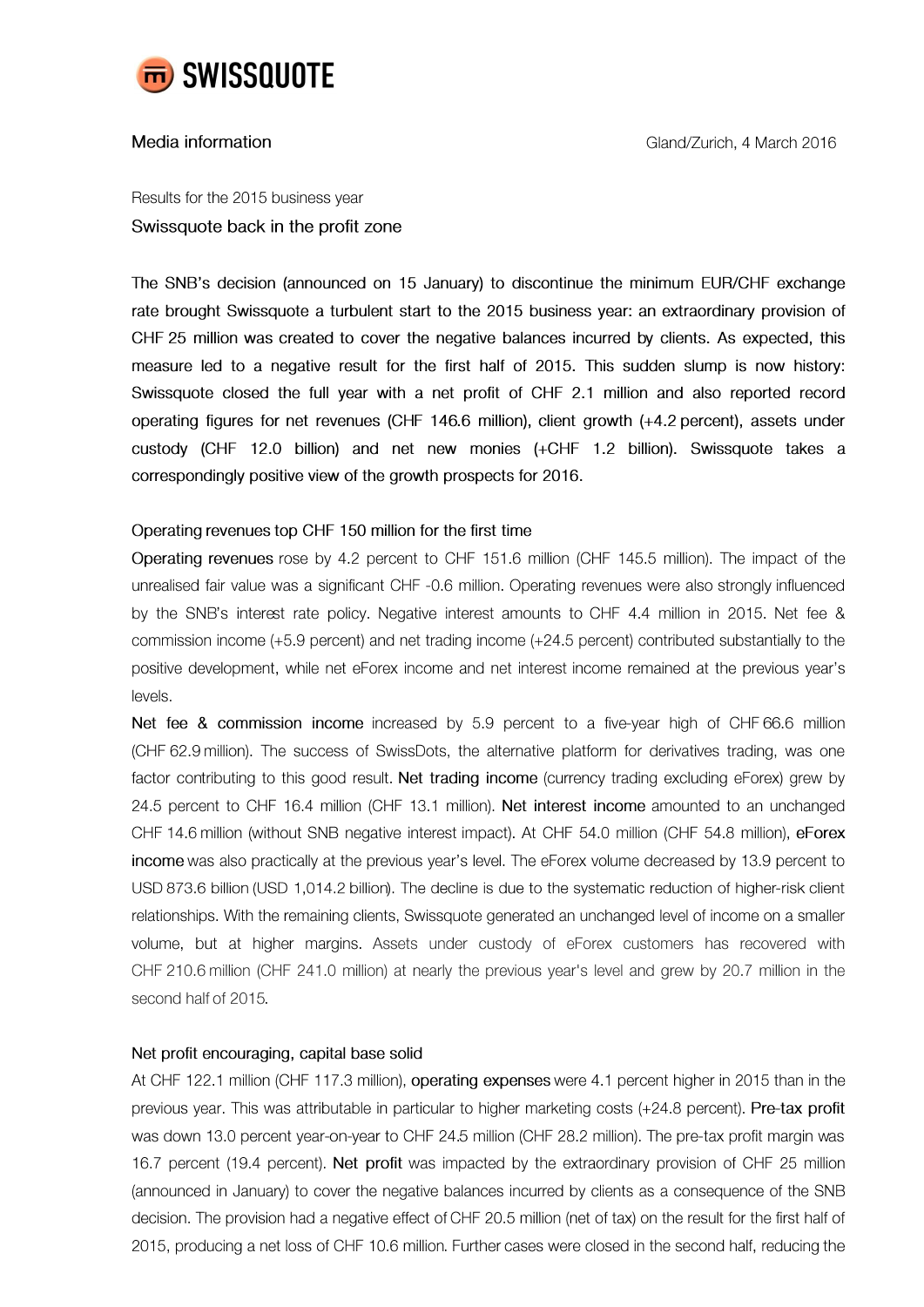

provision to CHF 18.4 million. Net profit came to CHF 2.1 million (CHF 23.5 million). Confirming that the solidity of Swissquote is in no way impaired by the provision, total equity was down only marginally to CHF 267.7 million (CHF 274.4 million) and the core capital ratio (Tier 1) was just slightly lower at 22.0 percent (23.3 percent).

### Almost 10,000 new accounts and record influx of net new monies

The number of customers continued to grow. The total number of accounts rose by 9,405 (+4.2 percent) to 231,327 (221,922). The breakdown is as follows: 171,170 trading accounts  $(+2.5$  percent), 32,542 saving accounts (+2.9 percent), 1,369 ePrivate Banking accounts (+13.1 percent) and 26,246 eForex accounts (+18.4 percent). Assets under custody grew year-on-year by 3.7 percent to CHF 11.992 billion (CHF 11.562 billion). As at the end of 2015, assets of CHF 10.953 billion were held in trading accounts, CHF 762.9 million in saving accounts, CHF 65.8 million in ePrivate Banking accounts and CHF 210.6 million in eForex accounts. New net monies increased by 13.6 percent year-on-year to CHF 1.228 billion (CHF 1.081 billion).

## Outlook for the current year

For 2016, Swissquote is expecting to see further growth as of more than 10 percent. This optimistic assessment is based on the good operating results posted in 2015, on improvements achieved within the organization and at the foreign offices. Technological innovations are an additional factor: Swissquote was the first Swiss bank to launch apps for Apple Watch and Apple TV. A few weeks ago, moreover, Swissquote received the Thomson Reuters Lipper Fund Award in the Equity Switzerland category: the 'Swissquote Quant Swiss Equities (CHF) A' fund was honoured for having achieved the best performance over the past 3 years. Total assets are expected to grow strongly in 2016 influenced by the partnership with PostFinance now becoming active.

### Distribution of profit to shareholders

The Board of Directors will propose to the Annual General Meeting of Swissquote Group Holding Ltd on 13 May 2016 an unchanged distribution of CHF 0.60 per share (reimbursement from Reserves of capital contributions).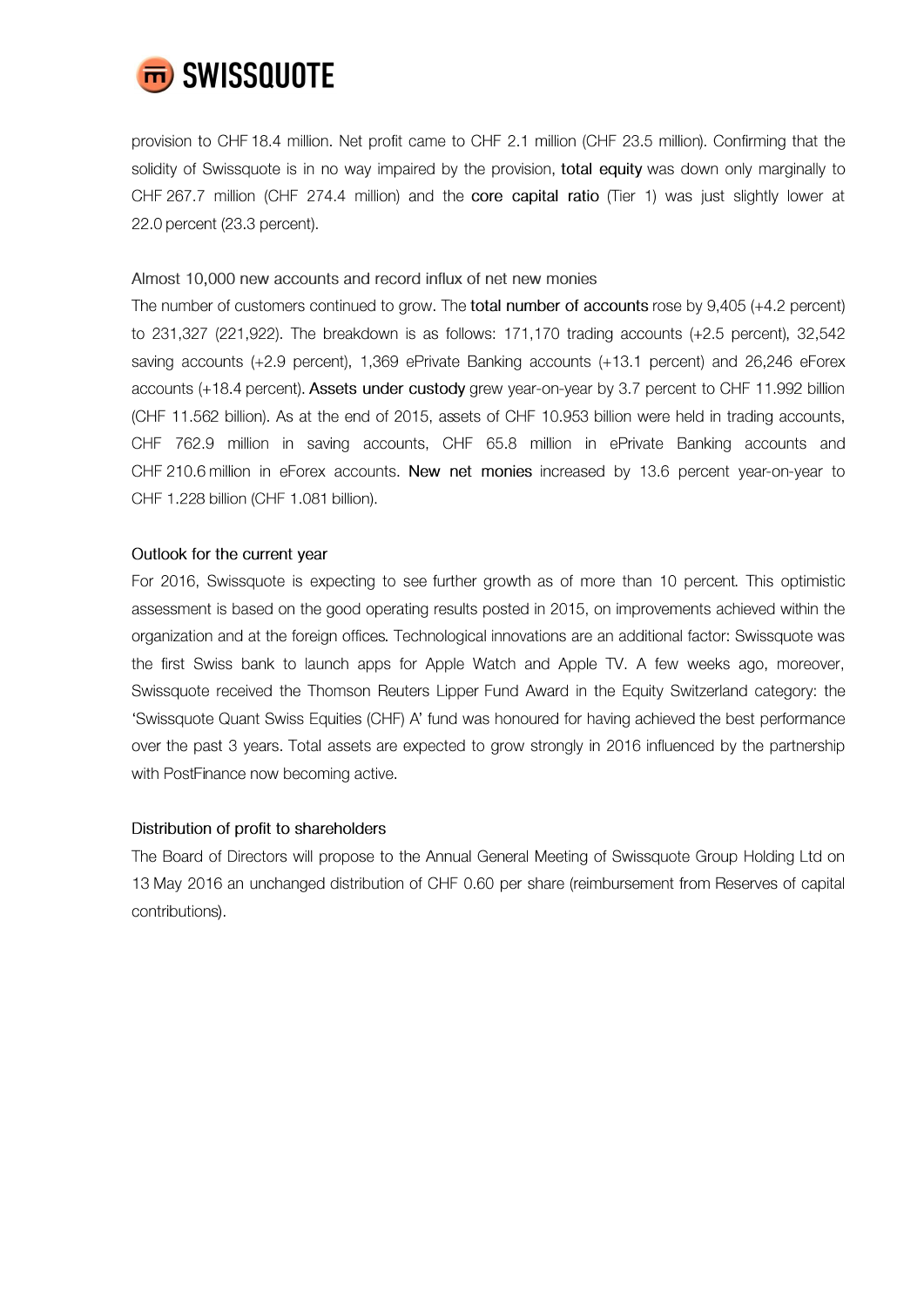

The complete 2015 Financial Report can be found at: http://www.swissquote.ch - THE COMPANY/Investor Relations/Reporting

### Swissquote - The Swiss Leader in Online Banking

As a leading provider of online financial services, Swissquote offers innovative solutions and analysis tools to meet the wide range of demands and needs of its clients. As well as various online trading services, the user-friendly platform also provides solutions for eForex, ePrivate Banking, eMortgage and flexible saving accounts. In addition to a low-cost service for private clients, Swissquote also offers specialized services for independent asset managers and corporate clients. Swissquote Bank Ltd holds a banking license issued by its supervisory authority the Swiss Federal Financial Market Supervisory Authority (FINMA) and is a member of the Swiss Bankers Association. Its mother company, Swissquote Group Holding Ltd, is listed on the SIX Swiss Exchange (symbol: SQN).

## For further information

Marc Bürki, CEO Swissquote Group Holding AG / CEO Swissquote Bank AG Chemin de la Crétaux 33, CH-1196 Gland, Telefon +41 22 999 98 50, Mobile +41 79 413 41 45 marc.burki@swissquote.ch

Nadja Keller, Assistant to CEO / Media Relations Manager Tel. +41 44 825 88 01, nadja.keller@swissquote.ch

### Agenda 2016

| 13.05.2016 | Annual General Meeting in Zurich                                        |
|------------|-------------------------------------------------------------------------|
| 29.07.2016 | Figures for the first half of 2016 (presentation at SIX Swiss Exchange) |